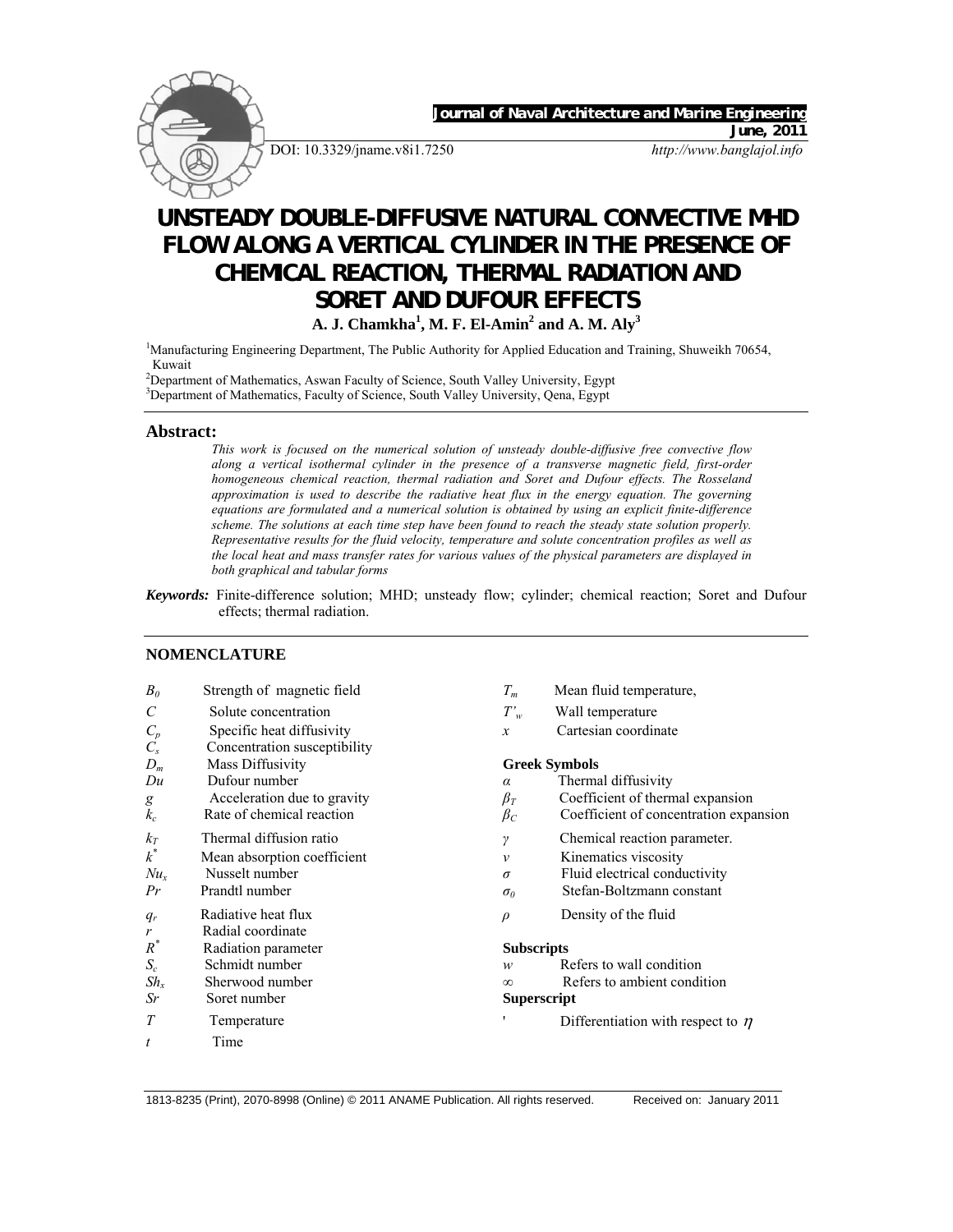# **1. Introduction**

In nature, the presence of pure air or water is impossible. Some foreign mass may be present either naturally or mixed with the air or water. Chemical reactions can be classified as either heterogeneous or homogeneous processes. This depends on whether they occur at an interface or as a single phase volume reaction. In wellmixed systems, the reaction is heterogeneous, if it takes place at an interface and homogeneous, if it takes place in solution. In most cases of chemical reactions, the reaction rate depends on the concentration of the species itself. The application of boundary layer techniques to mass transfer has been of considerable assistance in developing the theory of separation processes and chemical kinetics.

The heat and mass transfers simultaneously affecting each other that will cause the cross-diffusion effect. The mass transfer caused by the temperature gradient is called Soret effect and it has been utilized for isotope separation and in a mixture between gases and with very light molecular weight  $(H_2, He)$  and of medium

molecular weight  $(H_2)$ , air), while the heat transfer caused by the concentration gradient is called Dufour effect. In addition, the double-diffusive convection is of importance in various fields such as high quality crystal production, oceanography, production of pure medication, solidification of molten alloys, geothermally-heated lakes and magmas. For example the quality of the single crystal produced from the melts is limited by chemical and structural inhomogeneities. The defect generation depends on heat and mass transfer rates during solidification. These fluxes are mainly governed by convective phenomena of the liquid phase during processing. Also the thermal-diffusion and the diffusion-thermo effects are an interesting macroscopically physical phenomenon in fluid mechanics. The effects of thermal diffusion and diffusion thermo on the transport of heat and mass has been developed from the kinetic theory of gases by Chapman and Cowling (1952) and Hirshfelder *et al.* (1954) explained the phenomena and derived the necessary formulae to calculate the thermaldiffusion coefficient and thermal-diffusion factor for monatomic gases or for polyatomic gas mixtures. Sparrow *et al.* (1964) studied experimentally the effect of diffusion thermo in stagnation-point flow of air with injection of gases of various molecular weights into the boundary layer. Kfoussias and Williams (1995) studied the effects of thermal-diffusion and diffusion thermo on steady mixed free-forced convective and mass transfer over a vertical flat plate, when the viscosity of the fluid is varies with temperature. Recently, Kandasamy et al. (2005, 2005) studied the heat and mass transfer under a chemical reaction with a heat source. Seddeek (2001) studied the thermal radiation and buoyancy effects on MHD free convection heat generation flow over an accelerating permeable surface with the influence temperature dependent viscosity. Later on, Seddeek and co-workers (2007, 2007, 2007) included the effects chemical reaction, variable viscosity, radiation, variable suction on hydromagnetic convection flow problems. Chamkha and Ben-Nakhi (2008) analyzed the MHD mixed convection flow under radiation interaction along a vertical permeable surface immersed in a porous medium in the presence of Soret and Dufour's effects.

The study of magnetohydrodynamic viscous radiate flows has important industrial, technological and geothermal applications such as high-temperature plasmas, cooling of nuclear reactors, liquid-metal fluids, MHD accelerators, and power-generation systems. Hossain and Takhar (1996) analyzed the effect of radiation using the Rosseland diffusion approximation which leads to non-similar solutions for the forced and free convection flow of an optically dense fluid from vertical surfaces with constant free stream velocity and surface temperature. Hossain *et al.* (1999) studied the effect of radiation on free convection heat transfer from a porous vertical plate. Duwairi and Damseh (2004,2004) studied the radiation–conduction interaction in free and mixed convection fluid flow for a vertical flat plate in the presence of a magnetic field effect.

There are only few papers in the literature that deal with an analysis of simultaneous heat and mass transfer along a vertical cylinder. Bottemanne (1972) studied such a problem for steady heat and mass flux conditions, both experimentally and theoretically. Chen and Yuh (1980) dealt with steady combined heat and mass transfer effects for both conditions of uniform wall temperature/concentration and uniform heat/mass flux. Heckel *et al.* (1989) studied the steady free convection along slender vertical cylinders for variable surface heat flux conditions. Chen (1983) investigated the steady free convection from a vertical needle with variable wall heat flux and found that there was significant influence of its shape, size and wall temperature variation upon the flow and heat transfer.

The unsteady natural convection flow over a vertical cylinder with MHD effects has been given some attention in the literature. Ganesan and Rani (2000,1999) studied unsteady free convection MHD flow past a vertical cylinder with heat and mass transfer or with variable heat and mass flux. Ganesan and longathan (2001) studied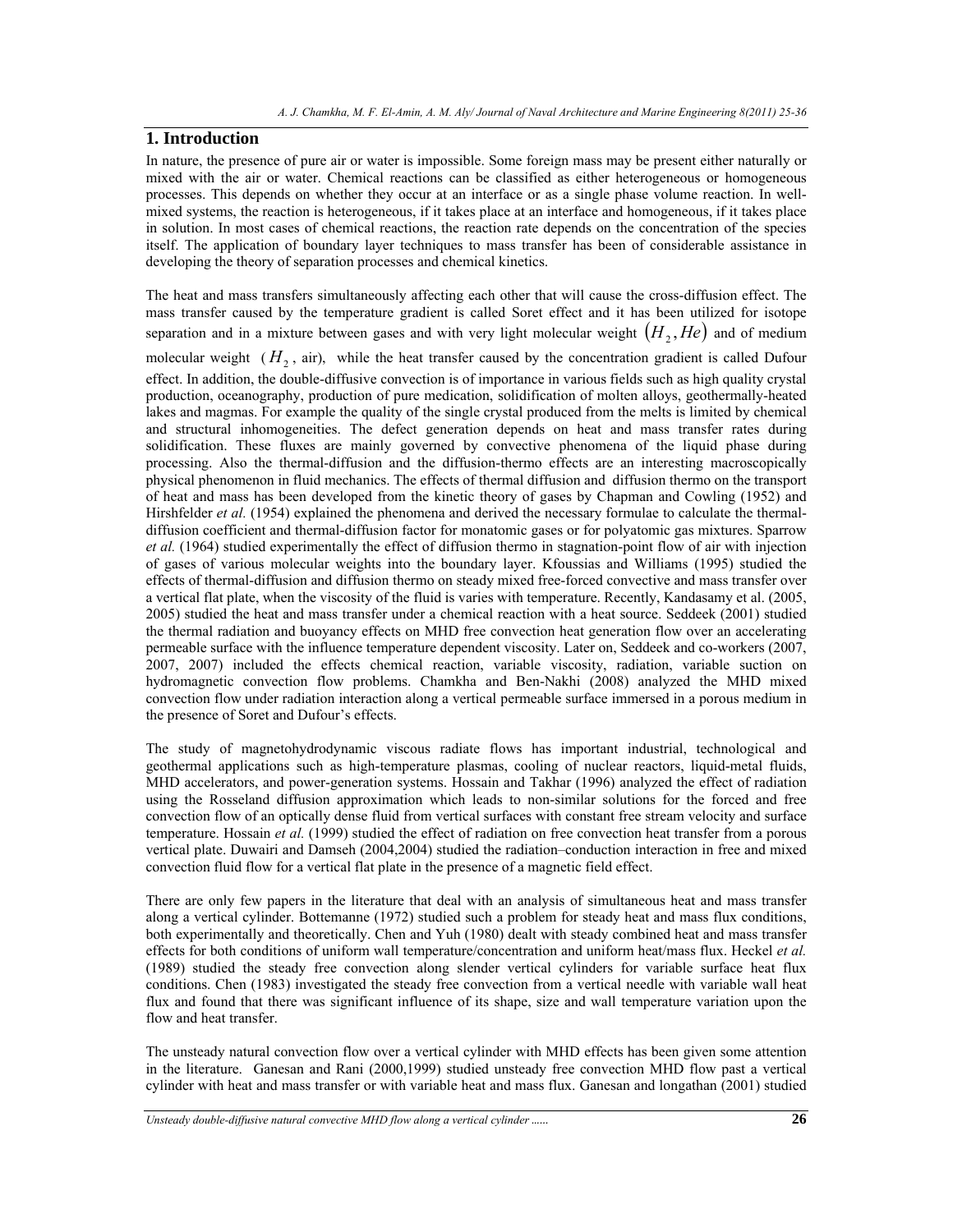unsteady natural convective flow past a moving vertical cylinder with heat and mass transfer. In the present work, unsteady MHD free convection flow along a vertical isothermal cylinder in the presence of a transverse magnetic field, homogeneous first-order chemical reaction, thermal radiation and Soret and Dufour's effects.

#### **2. Mathematical Analysis**

Consider unsteady, laminar, boundary layer, two-dimensional double diffusion free convective MHD flow along a vertical cylinder in the presence of chemical reaction, thermal radiation and Soret and Dufour effects. The fluid properties are assumed to be constant and the chemical reaction which takes place in the flow is assumed to be homogeneous and of first order. Far from the cylinder surface, the free stream temperature and concentration are assumed to be constant. Under these assumptions and with the usual Boussinesq approximation, the governing boundary-layer equations that are based on the balance laws of mass, linear momentum, energy and concentration species for this investigation can be written as:

$$
\frac{\partial}{\partial x}(ru) + \frac{\partial}{\partial r}(rv) = 0
$$
 (1)

$$
\frac{\partial u}{\partial t'} + u \frac{\partial u}{\partial x} + v \frac{\partial u}{\partial r} = \frac{v}{r} \frac{\partial}{\partial r} \left( r \frac{\partial u}{\partial r} \right) + g \beta_r (T' - T'_\n) + g \beta_c (C' - C'_\n) - \frac{\sigma B_0^2}{\rho} u,
$$
\n(2)

$$
\frac{\partial T'}{\partial t'} + u \frac{\partial T'}{\partial x} + v \frac{\partial T'}{\partial r} = \frac{\alpha}{r} \frac{\partial}{\partial r} \left( r \frac{\partial T'}{\partial r} \right) - \frac{1}{\rho C_p} \frac{\partial q_r}{\partial r} + \frac{D_m k_r}{C_s C_p} \frac{1}{r} \frac{\partial}{\partial r} \left( r \frac{\partial C'}{\partial r} \right),\tag{3}
$$

$$
\frac{\partial C'}{\partial t'} + u \frac{\partial C'}{\partial x} + v \frac{\partial C'}{\partial r} = \frac{D_m}{r} \frac{\partial}{\partial r} \left( r \frac{\partial C'}{\partial r} \right) - k_c \left( C' - C'_\infty \right) + \frac{D_m k_r}{T_m} \frac{1}{r} \frac{\partial}{\partial r} \left( r \frac{\partial T'}{\partial r} \right),\tag{4}
$$

where t is time and x and  $r$  are the Cartesian and radial coordinates, respectively. u, v,  $T$  and  $C$  are the fluid x-component of velocity, *r*-component of velocity, temperature and solute concentration, respectively. ν is the fluid kinematic viscosity,  $\sigma$  is the fluid electrical conductivity,  $B_0$  is the strength of magnetic field or magnetic induction,  $\rho$  is the fluid density,  $\alpha$  is the thermal diffusivity,  $C_p$  is the specific heat at constant pressure and  $q_r$  is the radiative heat flux.  $k_c$  is the rate of chemical reaction,  $g$  is the acceleration due to gravity,  $\beta_T$  is the volumetric coefficient of thermal expansion,  $\beta_C$  is the volumetric coefficient of concentration expansion.  $D_m$  is coefficient of mass diffusivity. *T* and *C* are the free stream temperature and concentration, respectively.  $T_m$  is the mean fluid temperature,  $k_T$  is the thermal diffusion ratio and  $C_s$  is the concentration susceptibility.

The radiative heat flux term is simplified by using the Rosseland approximation (see Sparrow and Cess (1962)) as

$$
q_r = -\frac{4\sigma_0}{3k^*} \frac{\partial T^4}{\partial r} \tag{5}
$$

where  $\sigma_0$  and  $k^*$  are Stefan-Boltzmann constant and mean absorption coefficient, respectively. A Taylor series expansion of  $T^4$  neglecting higher order terms gives

$$
T^4 = 4 T_a^3 T - 3 T_a^4,
$$
  
Using Equations (5) and (6) in the energy equation (3) obtains

Using Equations (3) and (6) in the energy equation (3) obtains  
\n
$$
\frac{\partial T'}{\partial t'} + u \frac{\partial T'}{\partial x} + v \frac{\partial T'}{\partial r} = \frac{v}{\text{Pr}} \left( 1 + \frac{4}{3R} \right) \frac{1}{r} \frac{\partial}{\partial r} \left( r \frac{\partial T'}{\partial r} \right) + \frac{D_m k_r}{C_S C_p} \frac{1}{r} \frac{\partial}{\partial r} \left( r \frac{\partial C'}{\partial r} \right),
$$
\n(7)

where  $R^* = \frac{k k^*}{4 \pi T^3}$  $R^* = \frac{k k^*}{4 \sigma T_s^*}$ is the radiation parameter.

The proper initial and boundary conditions for this problem are:

$$
t' = 0: \quad u = v = 0, \quad T' = T'_{\infty}, \quad C' = C'_{\infty}
$$
\n
$$
t > 0: \begin{cases} u = v = 0, \quad T' = T'_{\infty}, \quad C' = C'_{\infty} \\ u = v = 0, \quad T' = T'_{\infty}, \quad C' = C'_{\infty} \end{cases} \quad \text{at } x = 0
$$
\n
$$
t > 0: \begin{cases} u = v = 0, \quad T' = T'_{\infty}, \quad C' = C'_{\infty} \\ u = 0, \quad T' = T'_{\infty}, \quad C' = C'_{\infty} \end{cases} \quad \text{at } r = r_0, \quad x > 0
$$
\n
$$
(8)
$$
\n
$$
t = \sqrt{\frac{1}{T}} \quad (9)
$$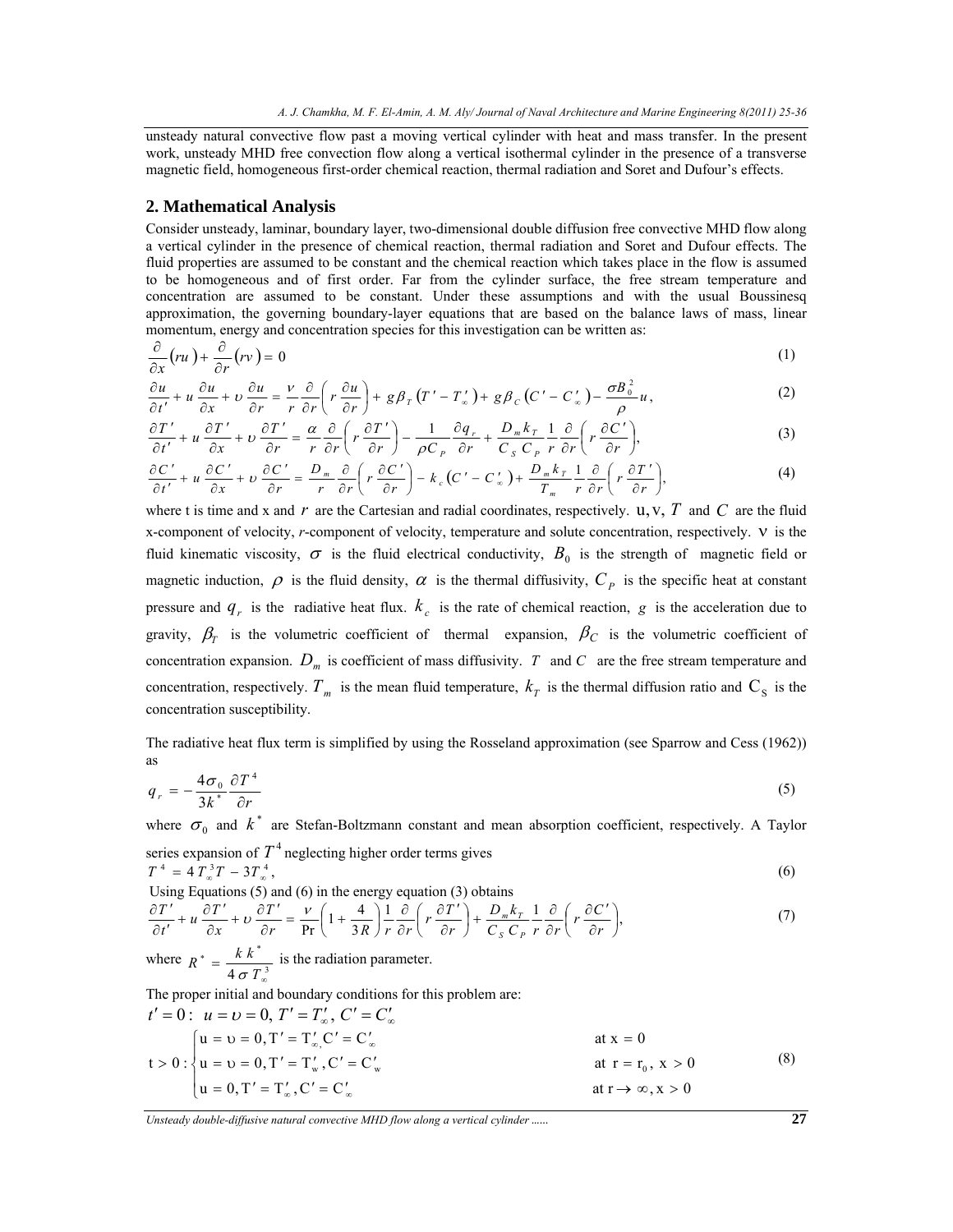It is convenient to substitute the following dimensionless variables:

$$
t = \frac{vt'}{r_0^2}, X = \frac{x}{r_0} Gr^{-1}, R = \frac{r}{r_0}, U = \frac{ur_0 Gr^{-1}}{v}, V = \frac{v r_0}{v}
$$
  

$$
T = \frac{T' - T'_\infty}{T'_w - T'_\infty}, C = \frac{C' - C'_\infty}{C'_w - C'_\infty}, Gr = \frac{g\beta r_0^3 (T'_w - T'_\infty)}{v^2}
$$
 (9)

into Equations (1), (2), (4) and (7) to obtain the following dimensionless equations:

$$
\frac{\partial}{\partial X}(RU) + \frac{\partial}{\partial R}(RV) = 0
$$
\n(10)

$$
\frac{\partial U}{\partial t} + U \frac{\partial U}{\partial X} + V \frac{\partial U}{\partial R} = \frac{1}{R} \frac{\partial}{\partial R} \left( R \frac{\partial U}{\partial R} \right) + T + NC - MU,
$$
\n(11)

$$
\frac{\partial T}{\partial t} + U \frac{\partial T}{\partial X} + V \frac{\partial T}{\partial R} = \frac{1}{\text{Pr}} \left( 1 + \frac{4}{3R^*} \right) \frac{1}{R} \frac{\partial}{\partial R} \left( R \frac{\partial T}{\partial R} \right) + Du \frac{1}{R} \frac{\partial}{\partial R} \left( R \frac{\partial C}{\partial R} \right),\tag{12}
$$

$$
\frac{\partial C}{\partial t} + U \frac{\partial C}{\partial X} + V \frac{\partial C}{\partial R} = \frac{1}{Sc} \frac{1}{R} \frac{\partial}{\partial R} \left( R \frac{\partial C}{\partial R} \right) - \gamma C + Sr \frac{1}{R} \frac{\partial}{\partial R} \left( R \frac{\partial T}{\partial R} \right),\tag{13}
$$

where 
$$
\gamma = \frac{k_c r_0^2}{v}
$$
,  $D_u = \frac{D_m k_r}{v C_s C_p} \frac{C_w' - C_w'}{T_w' - T_w'}$  and  $S_r = \frac{D_m k_r}{v T_m} \frac{T_w' - T_w'}{C_w' - C_w'}$  are the chemical reaction

parameter and Soret number and Dufour number, respectively.

The corresponding dimensionless boundary conditions can be written as

$$
t = 0: U = V = 0, T = T_{\infty}, C = C_{\infty}
$$
  
\n
$$
t > 0: \begin{cases} U = V = 0, T = 0, C = 0 \\ U = V = 0, T = 1, C = 1 \end{cases}
$$
 at X = 0  
\n
$$
U = V = 0, T = 1, C = 1
$$
 at R = 1, X > 0  
\nat R  $\rightarrow \infty$ , X > 0 (14)

Of special significance for this type of flow and heat and mass transfer situation are the local skin-friction coefficient  $C_f$ , the local rate of heat transfer or Nusselt number  $Nu_x$  and the local rate of mass transfer or

Sherwood number  $Sh<sub>r</sub>$ . These physical quantities are defined in dimensionless form, respectively, as follows:

$$
C_f = \frac{C_f^*}{Gr} = \left(\frac{\partial U}{\partial R}\right)_{R=1} \tag{15}
$$

$$
\mathrm{Nu}_{x} = \frac{\mathrm{Nu}_{x}^{*}}{Gr} = -X \left( 1 + \frac{4}{3 R^{*}} \right) \left( \frac{\partial T}{\partial R} \right)_{R=1}
$$
\n(16)

$$
Sh_x = \frac{Sh_x^*}{Gr} = -X \left(\frac{\partial C}{\partial R}\right)_{R=1}
$$
\n(17)

### **3. Solution Technique**

The unsteady non-linear coupled equations (10)-(13) subject to the initial and boundary conditions (14) are solved by using an explicit finite-difference scheme. The steady-state condition is attained when ∂u / ∂t, ∂T / ∂t and ∂C / ∂t approach zero in the unsteady-state problem. It is assumed that the length of the plate is  $X_{\text{max}} = 1$  units and the boundary-layer thickness is  $R_{\text{max}} = 40$  units. Let  $u', v', T'$  and  $C'$ denote the values of  $u, v, T$  and C at the end of each time step. The approximate set of the finite-difference equations corresponding to Equations (10)-(13) are:

$$
R(j)\left(\frac{U'_{i,j} - U'_{i-1,j}}{\Delta X}\right) + R(j)\left(\frac{V'_{i,j} - V'_{i,j-1}}{\Delta R}\right) + V'(i,j) = 0
$$
\n(18)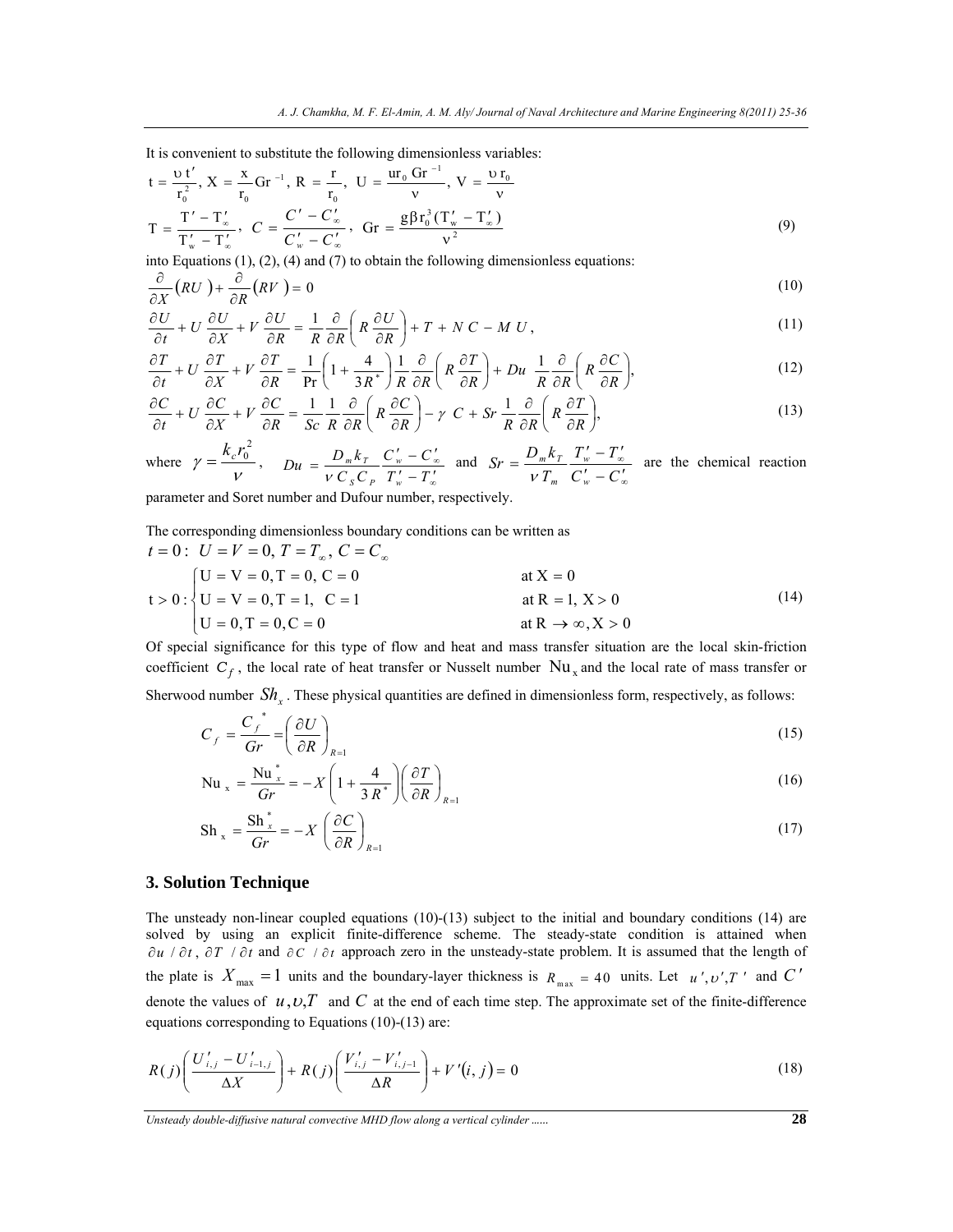*A. J. Chamkha, M. F. El-Amin, A. M. Aly/ Journal of Naval Architecture and Marine Engineering 8(2011) 25-36* 

$$
\left(\frac{U'_{i,j} - U_{i,j}}{\Delta t}\right) + U_{i,j} \left(\frac{U_{i,j} - U_{i-1,j}}{\Delta X}\right) + V_{i,j} \left(\frac{U_{i,j+1} - U_{i,j}}{\Delta R}\right) = T'_{i,j} + NC'_{i,j} + \frac{1}{R(j)} \left(\frac{U_{i,j+1} - U_{i,j}}{\Delta R}\right) + \left(\frac{U_{i,j+1} - 2U_{i,j} + U_{i,j-1}}{\Delta R}\right) - M U_{i,j}
$$
\n
$$
\left(\frac{T'_{i,j} - T_{i,j}}{\Delta t}\right) + U_{i,j} \left(\frac{T_{i,j} - T_{i-1,j}}{\Delta X}\right) + V_{i,j} \left(\frac{T_{i,j+1} - T_{i,j}}{\Delta R}\right) = \frac{1}{\Pr} \left(1 + \frac{4}{3R}\right) \left(\frac{1}{R(j)} \left(\frac{T_{i,j+1} - T_{i,j}}{\Delta R}\right) + D u \left(\frac{1}{R(j)} \left(\frac{C_{i,j+1} - C_{i,j}}{\Delta R}\right) + \left(\frac{C_{i,j+1} - 2C_{i,j} + C_{i,j-1}}{\Delta R}\right)\right)\right)
$$
\n
$$
+ Du \left(\frac{1}{R(j)} \left(\frac{C_{i,j+1} - C_{i,j}}{\Delta R}\right) + \left(\frac{C_{i,j+1} - 2C_{i,j} + C_{i,j-1}}{\Delta R}\right)\right)
$$
\n
$$
\left(\frac{C'_{i,j} - C_{i,j}}{\Delta t}\right) + U_{i,j} \left(\frac{C_{i,j} - C_{i-1,j}}{\Delta X}\right) + V_{i,j} \left(\frac{C_{i,j+1} - C_{i,j}}{\Delta R}\right) = \frac{1}{Sc} \left(\frac{1}{R(j)} \left(\frac{C_{i,j+1} - C_{i,j}}{\Delta R}\right) + \frac{1}{2} \left(\frac{C_{i,j+1} - C_{i,j}}{\Delta R}\right)\right)
$$
\n
$$
+ Sr \left(\frac{1}{R(j)} \left(\frac{T_{i,j+1} - T_{i,j}}{\Delta R}\right) + \left(\frac{T_{i,j+1} - 2T_{i,j} + T_{i,j-1}}{\Delta R}\right)\right)
$$
\n(21)

where  $(i, j)$  represent the grid points in the X and R directions, respectively. The coefficients  $U_{i,j}$  and  $V_{i,j}$ are treated as constants during any one time-step. Then, at the end of any time step ∆*t* , the new velocity components U'and V', the new temperature  $T'$  and the new concentration  $C'$  at all interior grid points may be obtained by successive applications of Equations (18)-(21).

The velocity, temperature and concentration profiles were calculated at various dimensionless times. The region of integration is considered as a rectangle with sides  $X_{\text{max}}$  (=1) and  $R_{\text{max}}$  (=40) where  $R_{\text{max}}$  corresponds to  $R=\infty$ which lies very well outside the momentum, thermal and concentration boundary layers. After performing few tests on sets of mesh sizes to access grid independence, the time and spatial step sizes  $\Delta t = 0.001$ ,  $\Delta x = 0.033$ and ∆R =0.4 were found to give accurate results. The results are presented in the next section with a view to isolate the effect of each individual parameter. The complete results for  $t = 1, 2, \ldots, 15$  show little or no change in  $U, V, T$  and  $C$ . The value  $t = 15$  is used in most of the figures and is considered as representing the steady-state condition. A comparison of the present results with the results previously reported by Chen and Yuh (1980) is shown in Figure 1. This comparison shows that the results are in excellent agreement. This lends confidence in the accuracy of the numerical results to be reported in the next section.

#### **4. Results and Discussion**

In this section, representative numerical results are displayed with the help of graphical illustrations. Computations were carried out for various values of physical parameters such as the magnetic field parameter *M* , chemical reaction parameter <sup>γ</sup> , Schmidt number *Sc* , buoyancy ratio *N*, Dufour number *Du,* thermal

radiation parameter  $R^*$  and the Prandtl number  $Pr$ . Selective steady-state results are presented in Figs. 2-21 while some unsteady results are presented in Figs. 22-27.

Figures 2-4 present the effects of the magnetic field parameter *M* on the steady-state velocity, temperature and concentration profiles, respectively. Application of a magnetic field has the tendency to slow down the movement of the fluid causing its velocity to decrease as the magnetic field parameter increases. In addition, this decrease in the flow movement as the magnetic field parameter increases is accompanied by increases in both the temperature and concentration profiles. These behaviors are clearly displayed in Figures 2-4.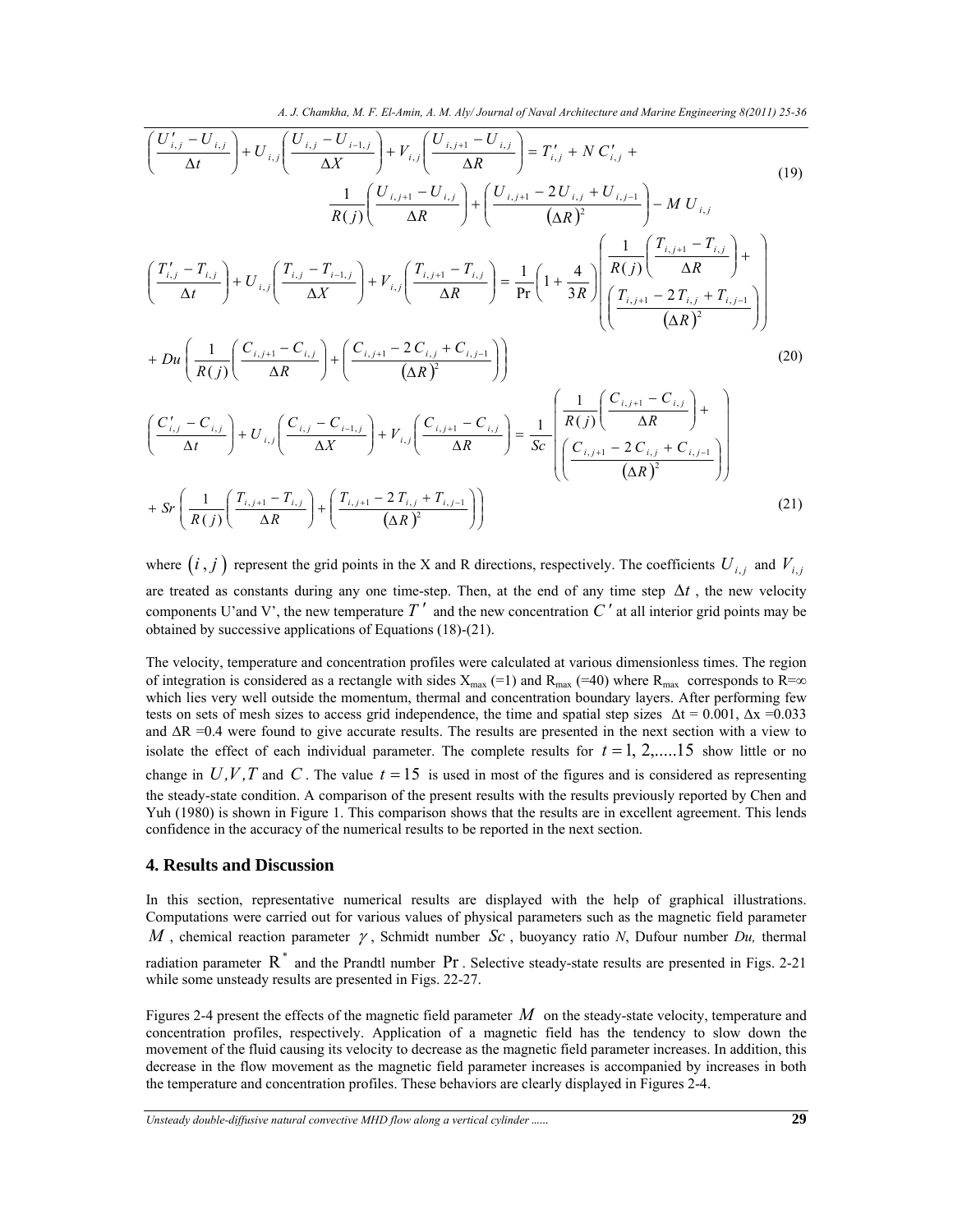

Fig. 1: Comparison of temperature and concentration profiles with Chen and Yuh (1980)



Fig. 2: Effects of magnetic field parameter on the Fig. 3: Effects of magnetic field parameter on the velocity profiles temperature profiles

R



Fig. 4: Effects of magnetic field parameter on the concentration profiles Fig. 5: Effects of magnetic field parameter on the local skin-friction coefficient

Figures 5-7 illustrate the influence of the magnetic field parameter M on the axial distributions of the local skinfriction coefficient  $C_f$ , local Nusselt number Nu and the local Sherwood number Sh, respectively. It is predicted that all of  $C_f$ , Nu and Sh increases with increasing values of the axial distance X. Also, as the magnetic field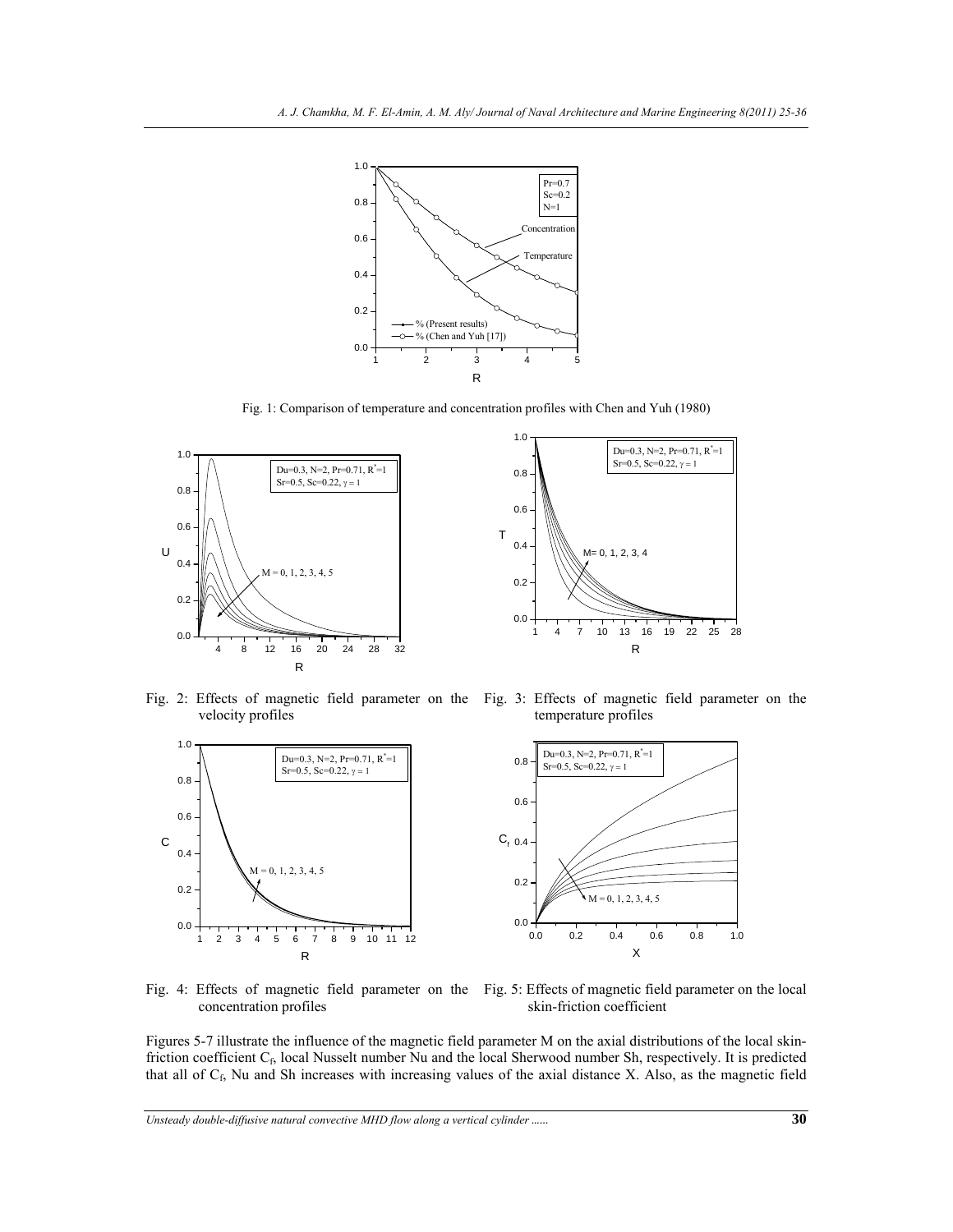parameter M increases, all of the local skin-friction coefficient, local Nusselt number Nu and the local Sherwood number decrease as evident from Figs. 5-7.



Fig. 6: Effects of magnetic field parameter on the local Fig. 7: Effects of magnetic field parameter on the local Nusselt number Sherwood number

Figures 8-10 show the influence of the chemical reaction parameter  $\gamma$  and the Schmidt number Sc on the steadystate velocity, temperature and concentration profiles in the boundary layer, respectively. Increasing the chemical reaction parameter produces a decrease in the species concentration. In turn, this causes the concentration buoyancy effects to decrease as  $\gamma$  increases. Consequently, less flow is induced along the cylinder resulting in decreases in the fluid velocity in the boundary layer. Also, increasing the chemical reaction parameter leads to an increase in the temperature profiles. In addition, increasing the Schmidt number Sc causes decreases in both the velocity and concentration profiles while the temperature profiles increase. Furthermore, the concentration boundary layer thickness decreases as either  $\gamma$  or Sc increases. These behaviors are clearly depicted in Figs. 8-10.



Fig. 8: Effects of chemical reaction parameter on the Fig. 9: Effects of chemical reaction parameter on the velocity profiles temperature profiles

Figures 11-13 elucidate the influence of the chemical reaction parameter  $\gamma$  and the Schmidt number Sc on the axial distributions of the local skin-friction coefficient  $C_f$ , local Nusselt number Nu and the local Sherwood number Sh, respectively. The local skin-friction coefficient and the local Nusselt number are predicted to decrease as either of the Schmidt number or the chemical reaction parameter increases. On the other hand, the local Sherwood number is predicted to increase as either of the Schmidt number or the chemical reaction parameter increases.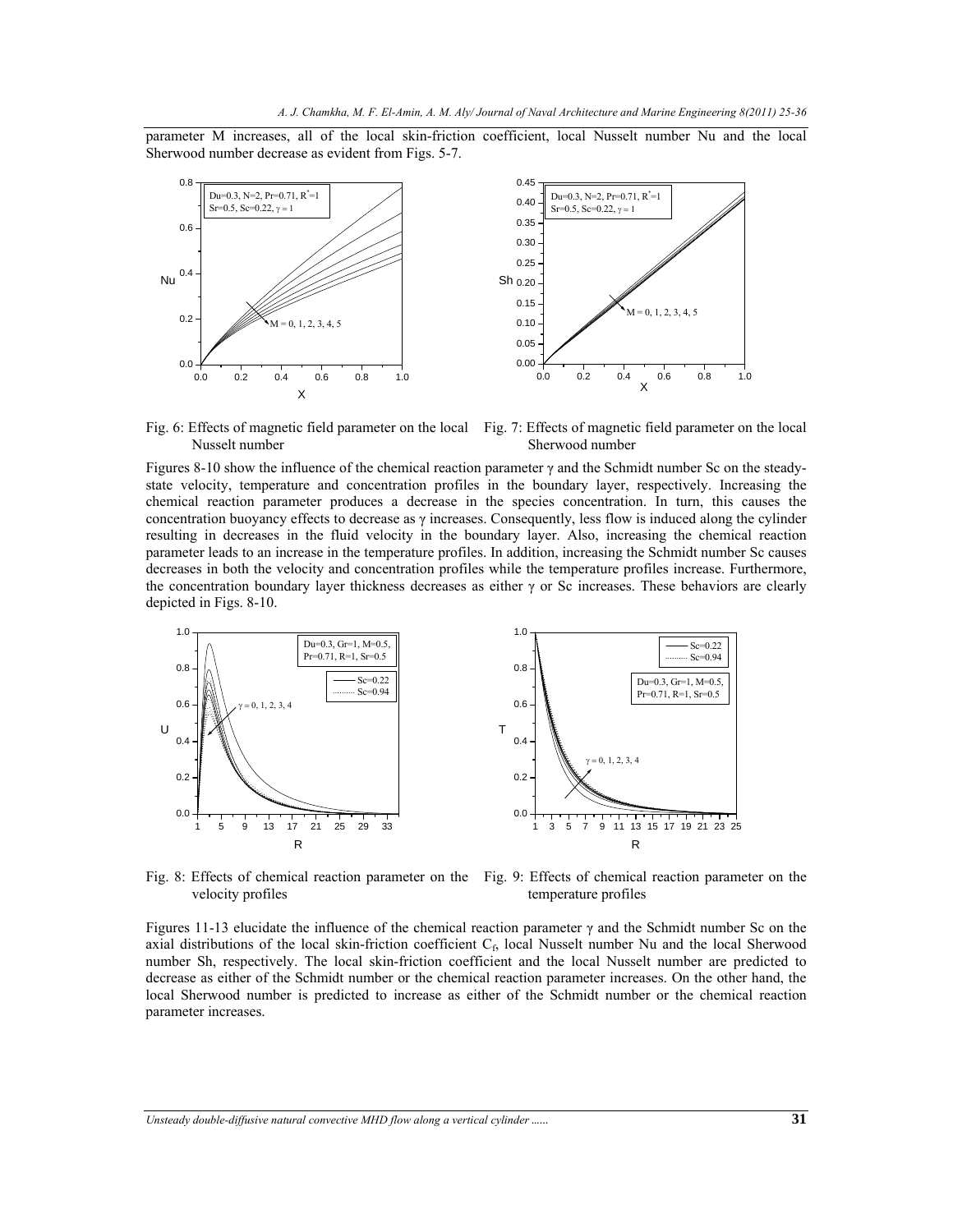

concentration profiles



Fig. 12: Effects of the chemical reaction parameter and Schmidt number on the local Nusselt number





Fig. 10: Effects of chemical reaction parameter on the Fig. 11: Effects of chemical reaction parameter and Schmidt number on the local skin-friction coefficient



Fig. 13: Effects of the chemical reaction parameter and Schmidt number on the local Sherwood number



Fig. 14: Effects of Dufour number and buoyancy ratio on the velocity profiles

Fig. 15: Effects of Dufour number and buoyancy ratio on the temperature profiles

Figures 14 and 15 show the effects of Dufour number *Du* and the buoyancy ratio *N* on the velocity and temperature profiles, respectively. Increasing the Dufour number has the tendency to increase the fluid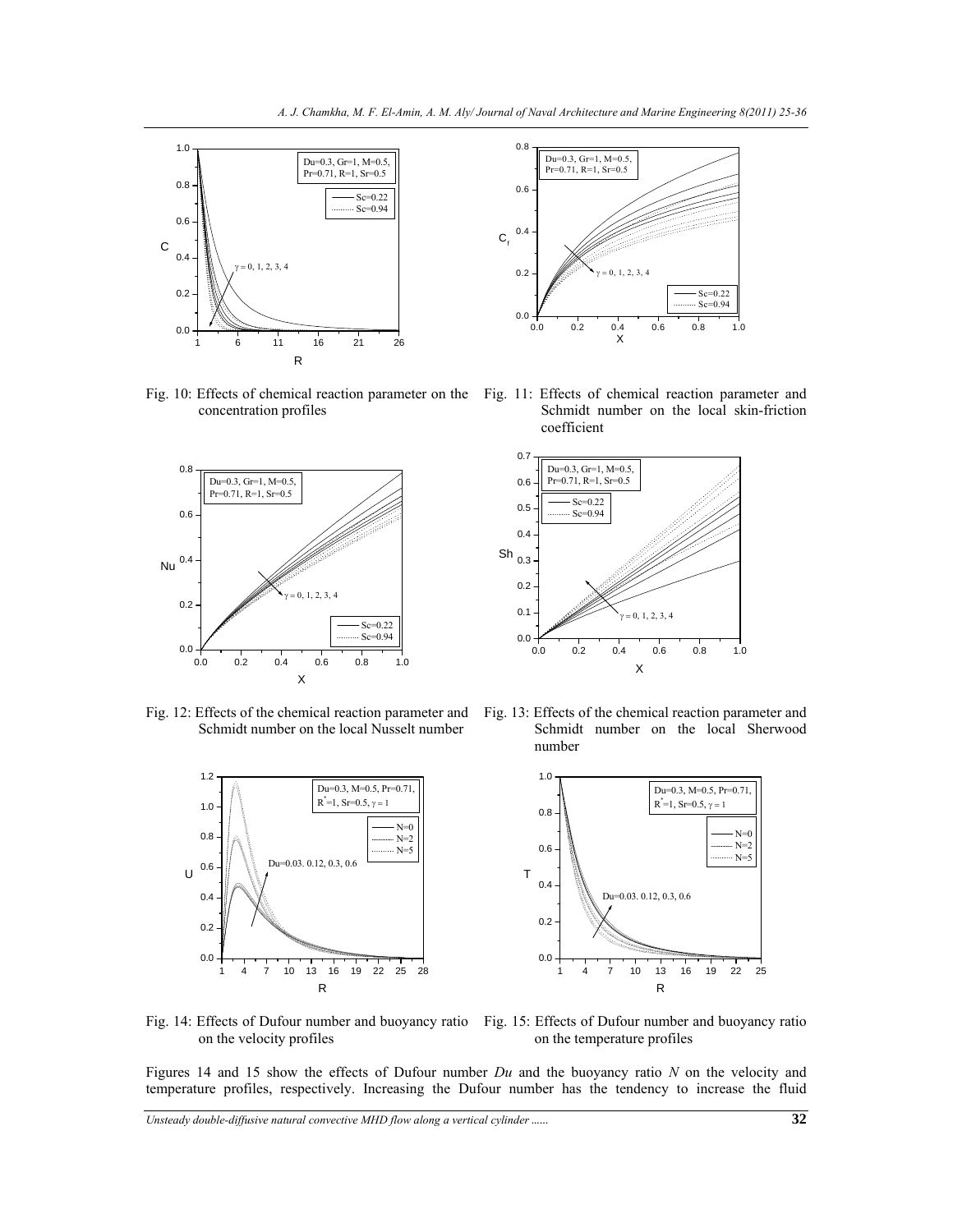temperature. By virtue of the thermal buoyancy effect, this in turn, induces more flow along the cylinder represented by the increases in the fluid velocity. In addition, as the buoyancy ratio parameter increases, the fluid velocity increases while the fluid temperature decreases. All these features are shown in Figs. 14 and 15. It should be mentioned that changing the Soret number Sr produced small changes in the results. For this reason, no results are presented.

Figures 16 and 17 illustrate the effects of the Dufour number Du and the buoyancy ratio parameter N on the axial distributions of the local skin-friction coefficient  $C_f$  and the local Nusselt number Nu, respectively. It is seen that the local skin-friction coefficient increases with the increases in both the Dufour number and the buoyancy ratio parameter. However, the local Nusselt number or local rate of heat transfer increases as the buoyancy ratio parameter increases while it decreases as the Dufour number increases.



Fig. 16: Effects of Dufour number and buoyancy ratio on the local skin-friction coefficient

Fig. 17: Effects of Dufour number and buoyancy ratio on the local Nusselt number

Figures 18 and 19 display the effects of the thermal radiation parameter  $R^*$  and the Prandtl number on the velocity and temperature profiles in the boundary layer, respectively. Decreasing the thermal radiation parameter  $R^*$  (i.e. increasing radiation effects) produces significant increase in the thermal state of the fluid causing its temperature to increase. This increase in the fluid temperature induces through the effect of thermal buoyancy more flow in the boundary layer causing the velocity of the fluid there to increase. In addition, as the Prandtl number increases, the fluid temperature and its thermal boundary layer decrease causing less induced flow represented by decreased values in the fluid velocity.



number on the velocity profiles

Fig. 18: Effects of radiation parameter and Prandtl Fig. 19: Effects of radiation parameter and Prandtl number on the temperature profiles

Figures 20 and 21 show the effects of the radiation parameter with Prandtl number on the axial distributions of the local skin-friction coefficient  $C_f$  and the rate of heat transfer or Nusselt number Nu, respectively. It is observed that as radiation parameter R\* increases, the local skin-friction coefficient and the local Nusselt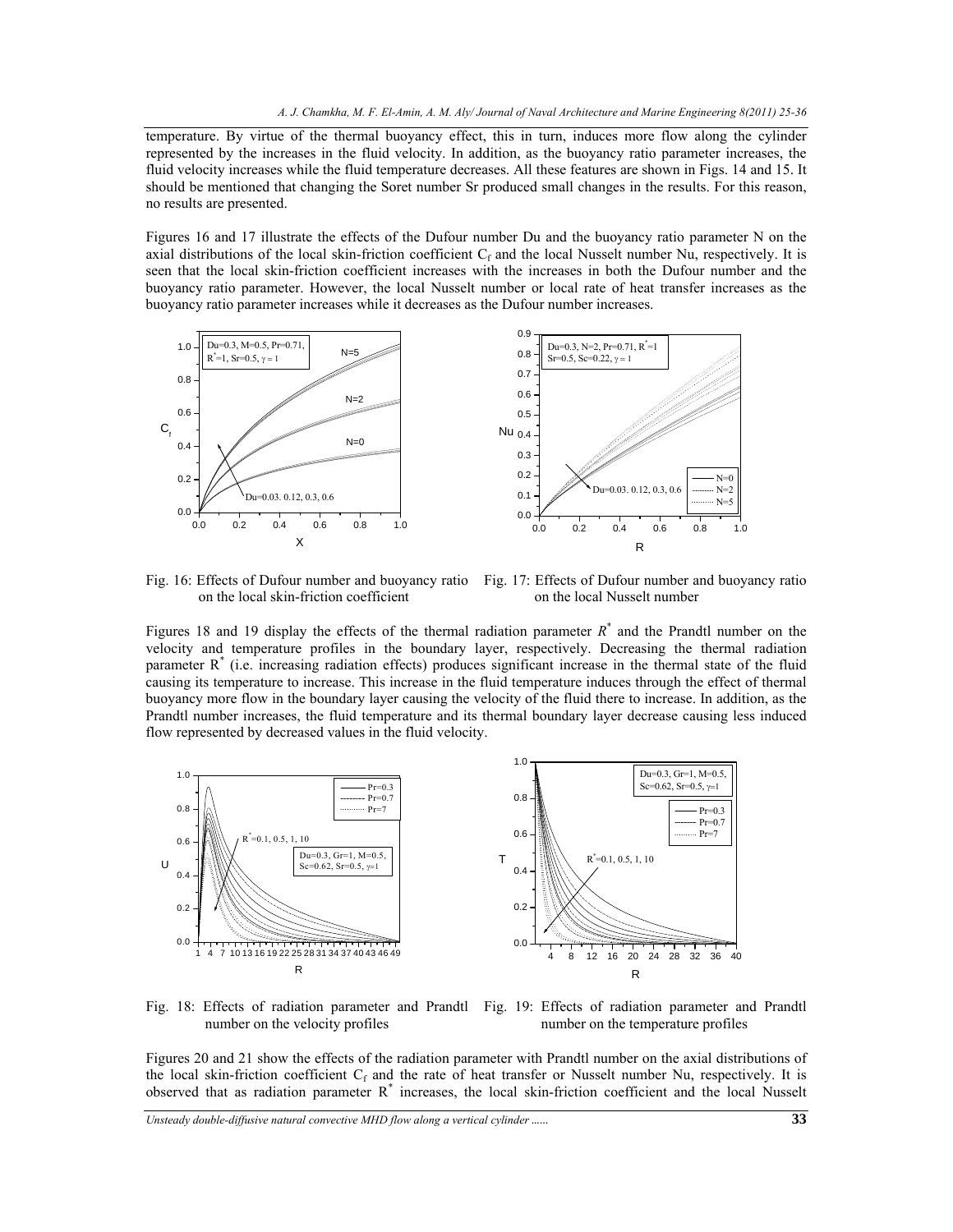number decrease. Moreover, the local skin-friction coefficient decreases while the local Nusselt number increases as the Prandtl number increases. In general, in these figures, the values of  $C_f$  and Nu increase with increasing values of *X*.





number on the local skin-friction coefficient

Fig. 20: Effects of radiation parameter and Prandtl Fig. 21: Effects of radiation parameter and Prandtl number on the local Nusselt number





Fig. 22: Development of the velocity profiles with Fig. 23: Development of the temperature profiles with time time



Fig. 24: Development of the concentration profiles Fig. 25: Development of the local skin-friction

 $t=3, 5, 10, 15,$  ∞

 $t=1$ 

 $t=0.6$ 

 $t=0.1$ 

with time

coefficient with time

X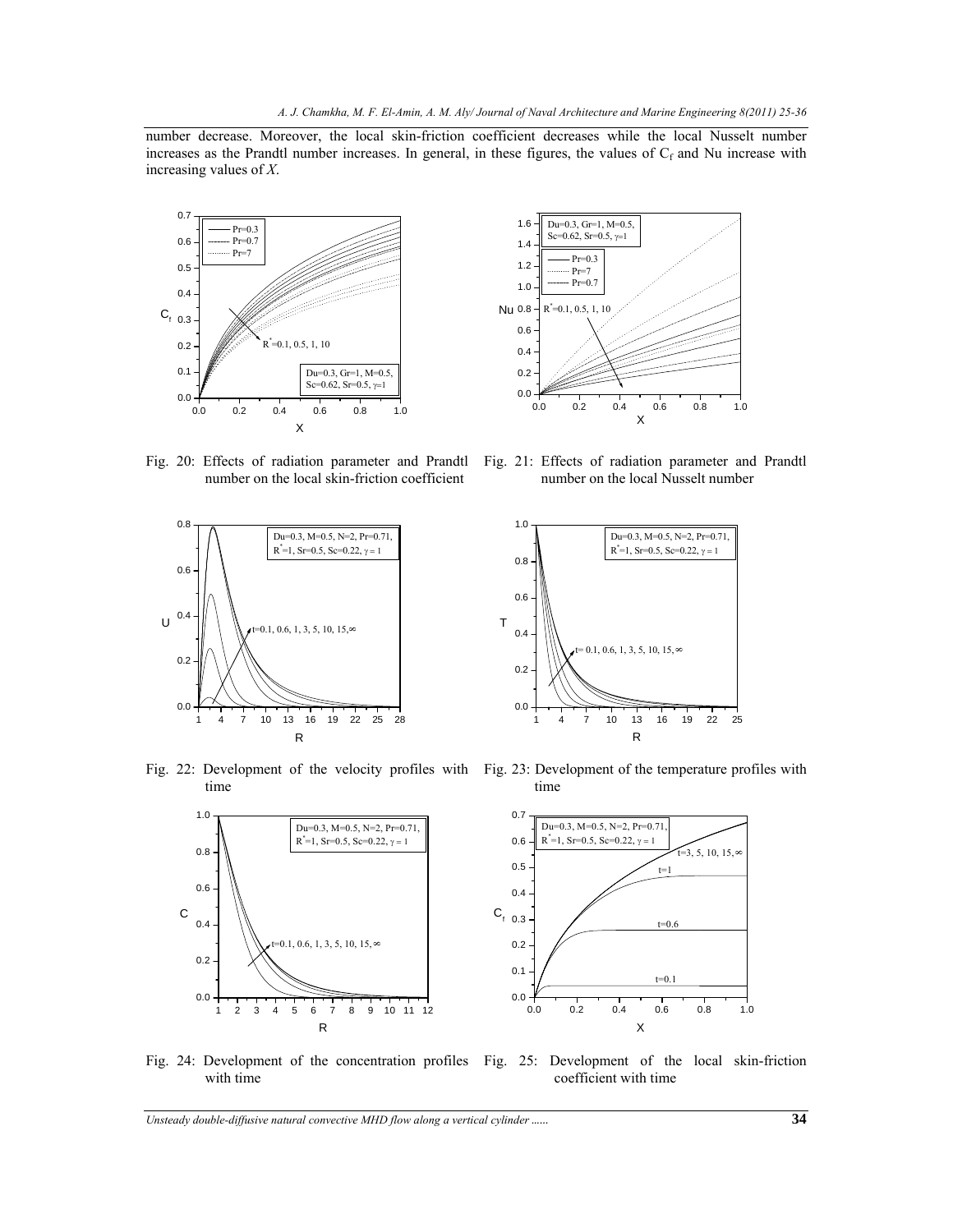Figures 22-24 display the development of the fluid velocity, temperature and solute concentration profiles with the dimensionless time t, respectively. As expected, the distributions of all of the velocity, temperature and concentration as well as their boundary-layer thicknesses increase as time progresses until they reach their steady-state values at t=∞. It should be noted that there is no difference between the results at t=15 and t=∞ which means that the steady state conditions are essentially reached at t=15.

Figures 25-27 depict the axial distributions of the local skin-friction coefficient, local Nusselt number and the local Sherwood number at various dimensionless times ranging from unsteady conditions to steady-state conditions. It is predicted that the local skin-friction coefficient increases while the local Nusselt and Sherwood numbers decrease at t increases.



Fig. 26: Development of the local Nusselt number with time



Fig. 27: Development of the local Sherwood number with time

### **5. Conclusions**

The problem of double diffusive unsteady natural convection MHD flow along a vertical cylinder in the presence of relevant physical effects such as homogeneous chemical reaction, thermal radiation and Soret and Dufour effects was investigated. Both the cylinder wall temperature and concentration were assumed to be constant. Comparisons with previously published work were made and the results were found to be in excellent agreement. The governing equations for this problem were developed and non-dimensionalized and the resulting equations were then solved numerically by an explicit finite-difference scheme. It was found that, in general, the local skin-friction coefficient increased as either of the buoyancy ratio or the Dufour number increased and it decreased as a result of increasing either of the magnetic field parameter, thermal radiation parameter, Prandtl number, Schmidt number or the chemical reaction parameter. In addition, the local Nusselt number was predicted to increase due to increases in either of the Prandtl number or the buoyancy ratio while it decreased as either of the magnetic field parameter, thermal radiation parameter, Dufour number, chemical reaction parameter or the Schmidt number increased. Furthermore, the local Sherwood number was predicted to decreases as the magnetic field parameter increased while it increased as a result of increasing either of the Prandtl number, chemical reaction parameter or the Schmidt number. It is hoped that the present work will serve as a vehicle for understanding more complex problems involving the various physical effects investigated in the present problem.

#### **References**

Bottemanne, G.A. (1972): Experimental Results of Pure and Simultaneous Heat and Mass Transfer by Free Convection about A Vertical Cylinder for  $Pr = 0.7$  and  $Sc = 0.63$ , Appl. Sci. Res., vol. 25, pp. 372-382.

#### doi:10.1007/BF00382310

Chamkha, A.J., Ben-Nakhi, A. (2008): MHD Mixed Convection-Radiation Interaction along A Permeable Surface Immersed in A Porous Medium in The Presence of Soret and Dufour's Effect, Heat Mass Transfer, vol. 44, pp. 845–856. doi:10.1007/s00231-007-0296-x

Chapman, S., Cowling T.G. (1952): The Mathematical Theory of Non-Uniform Gases, Cambridge, U.K: Cambridge University Press.